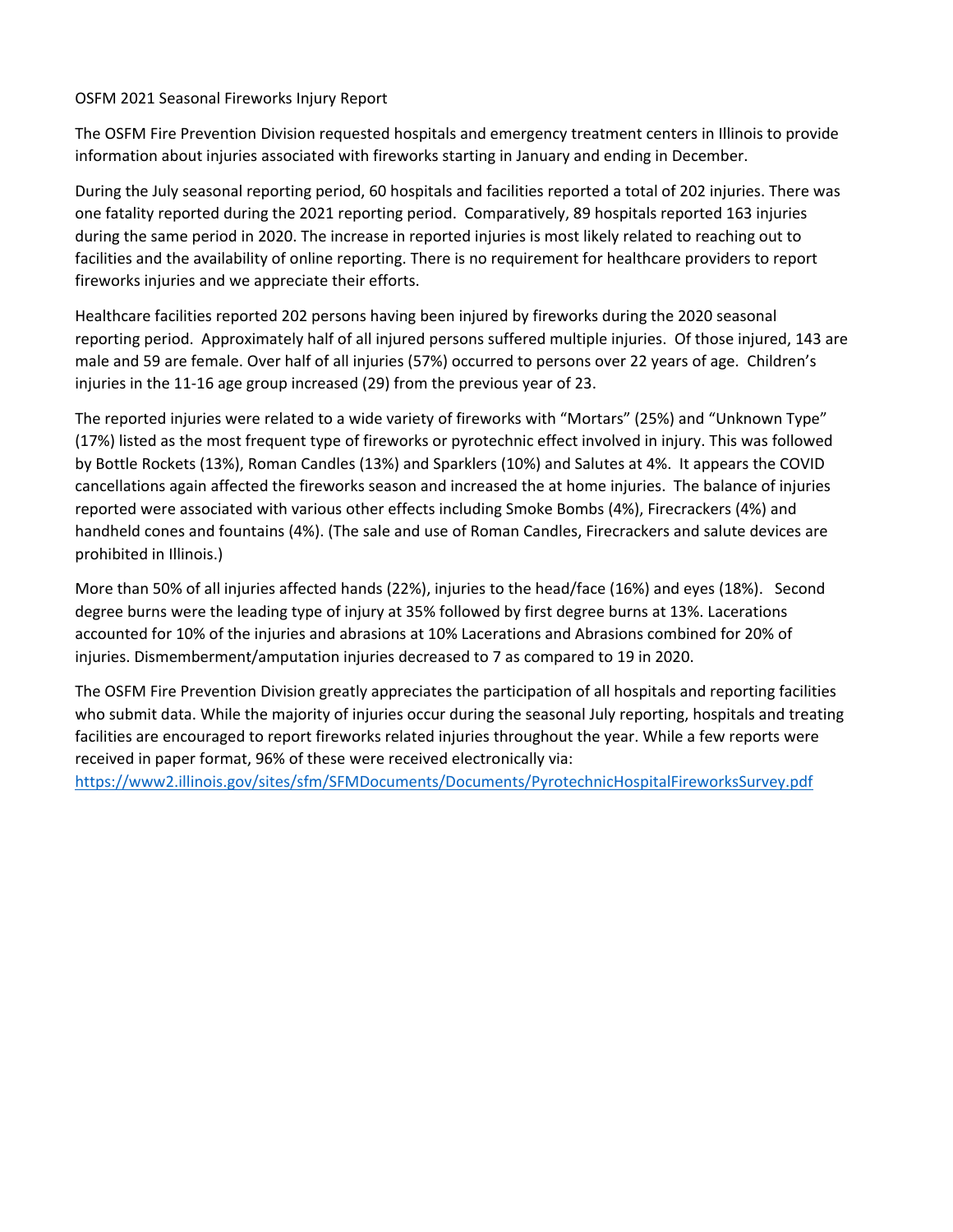## *Office of the Illinois State Fire Marshal*

## 2021 Illinois Fireworks Injuries

| <b>Type of Fireworks</b>      | <b>Number of Fireworks Causing Injuries</b> | Percent |
|-------------------------------|---------------------------------------------|---------|
| Cones, Fountains Handheld     |                                             | 4%      |
| Firecrackers/Lady Finger      | 9                                           | 4%      |
| Jumping/Crazy Jack            |                                             | $0\%$   |
| M-80/M-60/M-100/Silver Salute | 8                                           | 4%      |
| Missile Rocket                |                                             | $2\%$   |
| Mortar                        | 50                                          | 25%     |
| Other Fireworks               |                                             | $0\%$   |
| Roman Candles/Shots/Balls     | 26                                          | 13%     |
| Sky/Bottle Rockets            | 27                                          | 13%     |
| Smoke/Cherry Bomb             | 9                                           | 4%      |
| Sparklers Wire/Wood Core      | 21                                          | 10%     |
| <b>Fireworks Display</b>      | 3                                           | $1\%$   |
| Homemade                      |                                             | $1\%$   |
| Unknown                       | 34                                          | 17%     |
| <b>Total</b>                  | 202                                         | 100%    |

| <b>Type of Injuries</b>              | <b>Table of Type of Injuries</b><br><b>Number of Injuries</b> | Percent |
|--------------------------------------|---------------------------------------------------------------|---------|
|                                      |                                                               |         |
| <b>Burns 1st Degree</b>              | 31                                                            | 13%     |
| Burns 2nd Degree                     | 84                                                            | 35%     |
| Burns 3rd Degree                     | 11                                                            | $5\%$   |
| Dismemberment/Amputation             |                                                               | 3%      |
| Fatality                             |                                                               | $0\%$   |
| Fracture                             | 15                                                            | $6\%$   |
| Hearing Loss                         | 6                                                             | $2\%$   |
| Lacerations                          | 25                                                            | 10%     |
| Loss of Sight                        | 11                                                            | $5\%$   |
| Other (trauma, blast, wound, bruise) | 23                                                            | 9%      |
| Unknown                              |                                                               | $2\%$   |
| <b>Total</b>                         | 243                                                           | 100%    |

| <b>Gender</b>             | <b>Number of Injuries</b> | Percent |
|---------------------------|---------------------------|---------|
| Female                    |                           | 29%     |
| Male                      | 143                       | 71%     |
| Unknown (did not specify) |                           | 0%      |
| Total                     | 202                       | 100%    |

| Age       | <b>Number of Injuries</b> | Percent |
|-----------|---------------------------|---------|
| $0-6$     |                           | 7%      |
| $7 - 10$  |                           | 7%      |
| $11 - 16$ | 29                        | 14%     |
| $17 - 21$ | $\sim$                    | 13%     |
| 22 & Over | 116                       | 57%     |
| Unknown   |                           | $1\%$   |
| Total     | 202                       | 100%    |

| <b>Body Parts</b> | <b>Table of Type of Injuries</b> | Percent |
|-------------------|----------------------------------|---------|
|                   | <b>Number of Injuries</b>        |         |
| Arms              | 29                               | 12%     |
| Ears              |                                  | 2%      |
| Eyes              | 44                               | 18%     |
| Feet              |                                  | $2\%$   |
| Fingers           | $\bigcap$<br>23                  | 9%      |